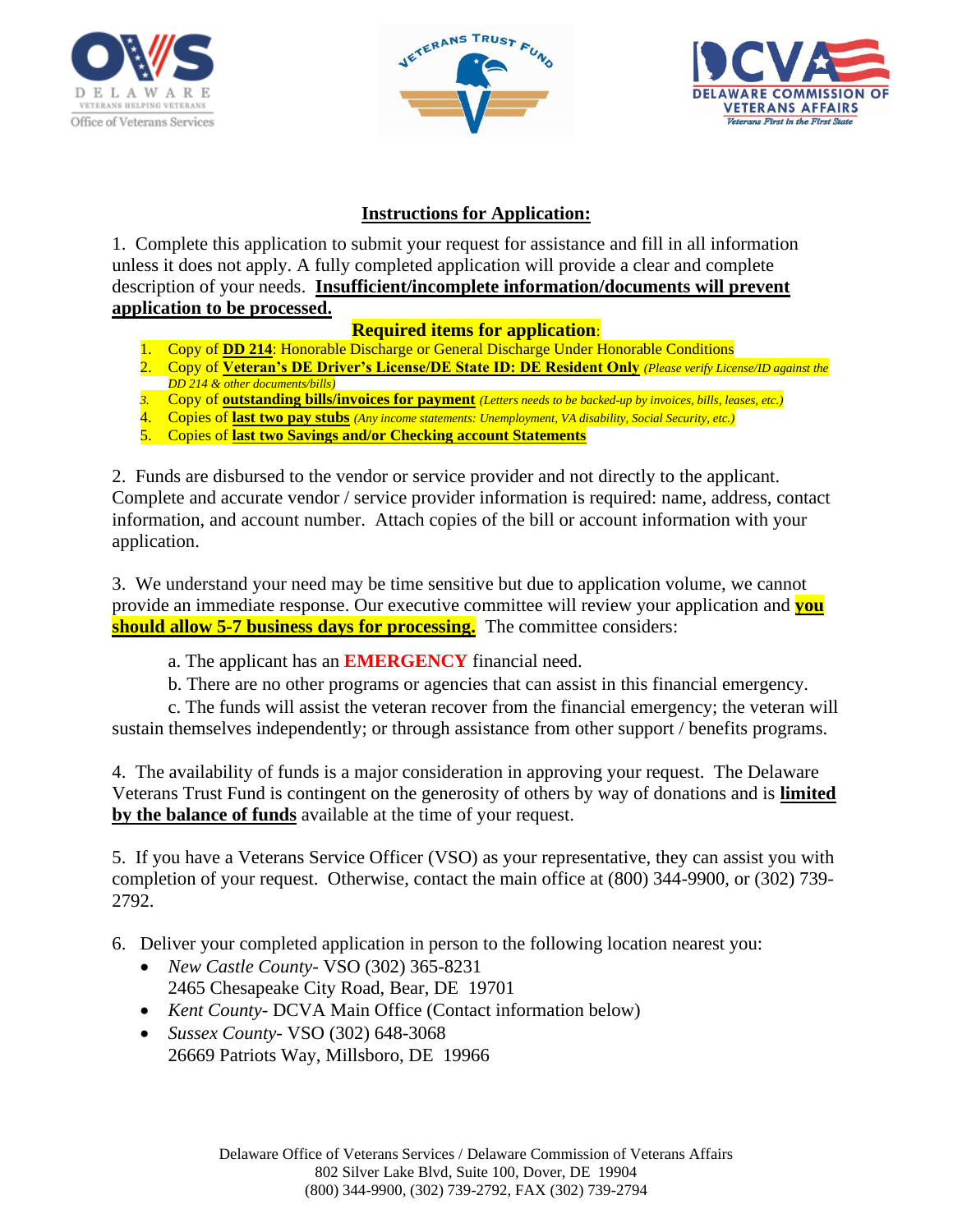





|                                               | Please verify that you have contacted the following agencies prior to DVTF: |         |                |                                                      |                                             |
|-----------------------------------------------|-----------------------------------------------------------------------------|---------|----------------|------------------------------------------------------|---------------------------------------------|
|                                               | <b>Other Agency Assistance:</b>                                             | Date of | <b>Not</b>     | <b>Pending</b>                                       | <b>Enrolled</b>                             |
| State Service Center: (302) 255-9675          |                                                                             | contact | Eligible       | <b>Reply</b>                                         | with Agency                                 |
| Catholic Charities: (302) 674-1600            |                                                                             |         |                |                                                      |                                             |
| Veterans Multi-Service Center/SSVF:           |                                                                             |         |                |                                                      |                                             |
| (888) 385-1250: In-Take                       |                                                                             |         |                |                                                      |                                             |
| (Please call first to see if you're eligible) |                                                                             |         |                |                                                      |                                             |
| (302) 505-0849: Paula Witcher                 |                                                                             |         |                |                                                      |                                             |
| VA HUD-VASH - 1-877-424-3939                  |                                                                             |         |                |                                                      |                                             |
| Services for homeless and at-risk Veterans    |                                                                             |         |                |                                                      |                                             |
| 866-935-0407                                  | DEHAP -DE Housing Assist Program (Apartments/Rentals)                       |         |                |                                                      |                                             |
|                                               | DEMAP- DE Emergency Mortgage Assistance Program                             |         |                |                                                      |                                             |
| 888-363-8808 or 302-577-5001                  |                                                                             |         |                |                                                      |                                             |
|                                               | <b>VETERAN'S INFORMATION</b>                                                |         |                |                                                      | <b>SPOUSE/OTHER</b> (household contributor) |
| Name:                                         |                                                                             | Name:   |                |                                                      |                                             |
| SSN:                                          | DOB:                                                                        |         |                |                                                      |                                             |
| <b>Address:</b>                               |                                                                             |         |                |                                                      |                                             |
| City / State / Zip Code:                      |                                                                             |         |                |                                                      |                                             |
| <b>Phone:</b>                                 |                                                                             | Phone:  |                |                                                      |                                             |
| <b>Email:</b>                                 |                                                                             | Email:  |                |                                                      |                                             |
|                                               | Dependents (name / age)                                                     |         |                |                                                      |                                             |
|                                               |                                                                             |         |                |                                                      |                                             |
|                                               |                                                                             |         |                |                                                      |                                             |
|                                               | <b>Veteran's Employment Information</b>                                     |         |                | <b>Spouse/Other Employment</b><br><b>Information</b> |                                             |
|                                               |                                                                             |         |                |                                                      |                                             |
|                                               | <b>Household Income (Monthly)</b>                                           |         | <b>Veteran</b> |                                                      | <b>Spouse (Other)</b>                       |
| Take home pay                                 |                                                                             |         |                |                                                      |                                             |
| Unemployment                                  |                                                                             |         |                |                                                      |                                             |
| Social Security / SSI                         |                                                                             |         |                |                                                      |                                             |
| Child support                                 |                                                                             |         |                |                                                      |                                             |
| Pension                                       |                                                                             |         |                |                                                      |                                             |
| Disability                                    |                                                                             |         |                |                                                      |                                             |
| Other (SNAP, and other assistance)            |                                                                             |         |                |                                                      |                                             |
|                                               | Total                                                                       |         |                |                                                      |                                             |

Delaware Office of Veterans Services / Delaware Commission of Veterans Affairs 802 Silver Lake Blvd, Suite 100, Dover, DE 19904 (800) 344-9900, (302) 739-2792, FAX (302) 739-2794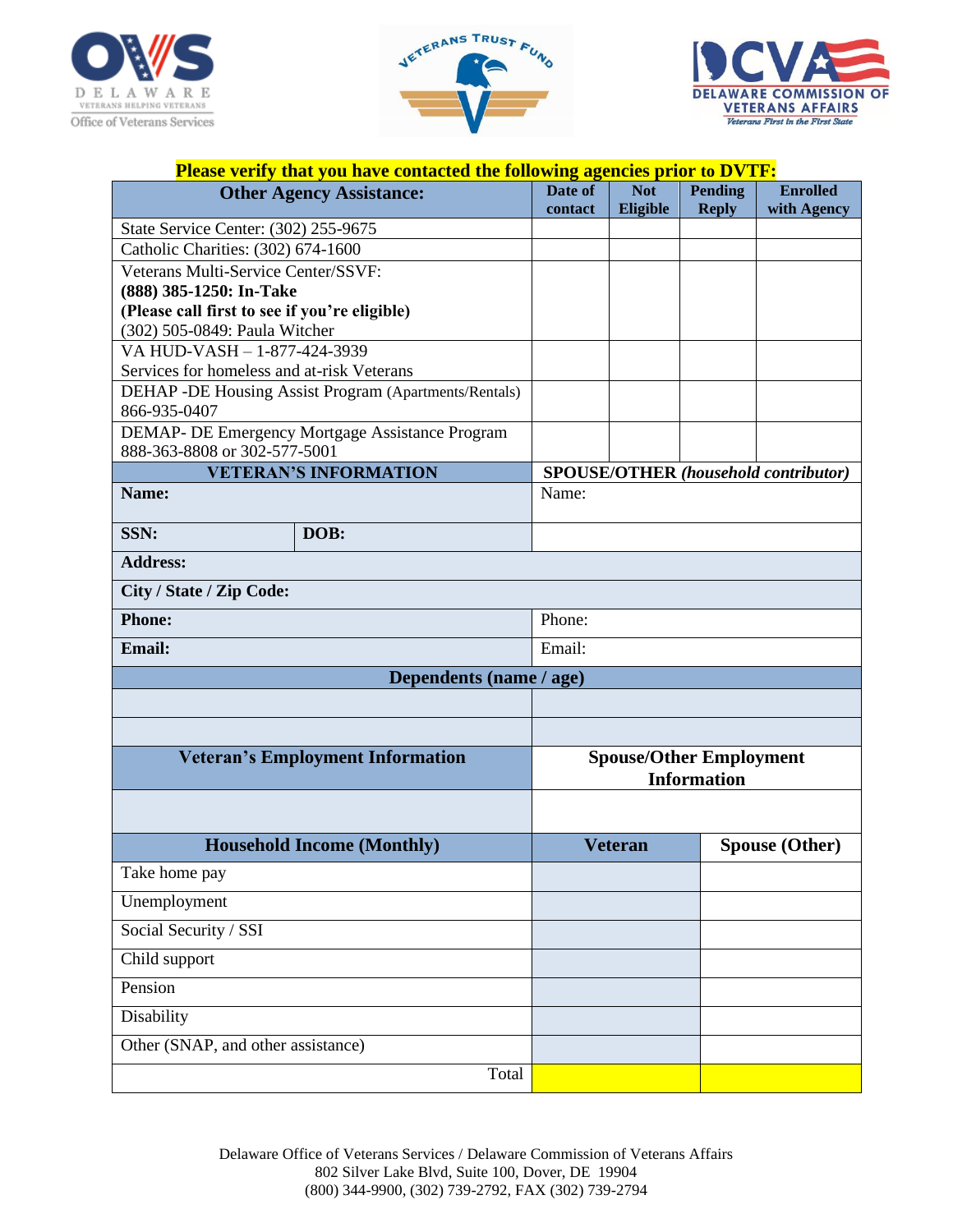





| <b>Liquid Assets</b> | <b>Veteran</b> | <b>Spouse (Other)</b> |
|----------------------|----------------|-----------------------|
| Cash                 |                |                       |
| Checking accounts    |                |                       |
| Savings accounts     |                |                       |
| Other                |                |                       |
| Total                |                |                       |

|                          | <b>Expenses (Monthly)</b>       | <b>Veteran</b> | <b>Spouse (Other)</b>     |
|--------------------------|---------------------------------|----------------|---------------------------|
| Rent / Mortgage          |                                 |                |                           |
| Electric                 |                                 |                |                           |
| Gas                      |                                 |                |                           |
| Water                    |                                 |                |                           |
| Sewer / Trash            |                                 |                |                           |
| Lot rent                 |                                 |                |                           |
| Child Care               |                                 |                |                           |
| Car payment              |                                 |                |                           |
| Car insurance            |                                 |                |                           |
| Medical                  |                                 |                |                           |
| Credit card payments     |                                 |                |                           |
| Other                    |                                 |                |                           |
| Other                    |                                 |                |                           |
| Other                    |                                 |                |                           |
|                          | <b>Total Expense</b>            |                |                           |
|                          | Total Income (from page 1)      |                |                           |
|                          |                                 |                |                           |
|                          | <b>Description of Request</b>   |                |                           |
| <b>Amount Requesting</b> | Purpose (Rent, utilities, etc.) |                | Vendor's Name & Contact # |
|                          |                                 |                |                           |
|                          |                                 |                |                           |
|                          |                                 |                |                           |
|                          |                                 |                |                           |

Delaware Office of Veterans Services / Delaware Commission of Veterans Affairs 802 Silver Lake Blvd, Suite 100, Dover, DE 19904 (800) 344-9900, (302) 739-2792, FAX (302) 739-2794